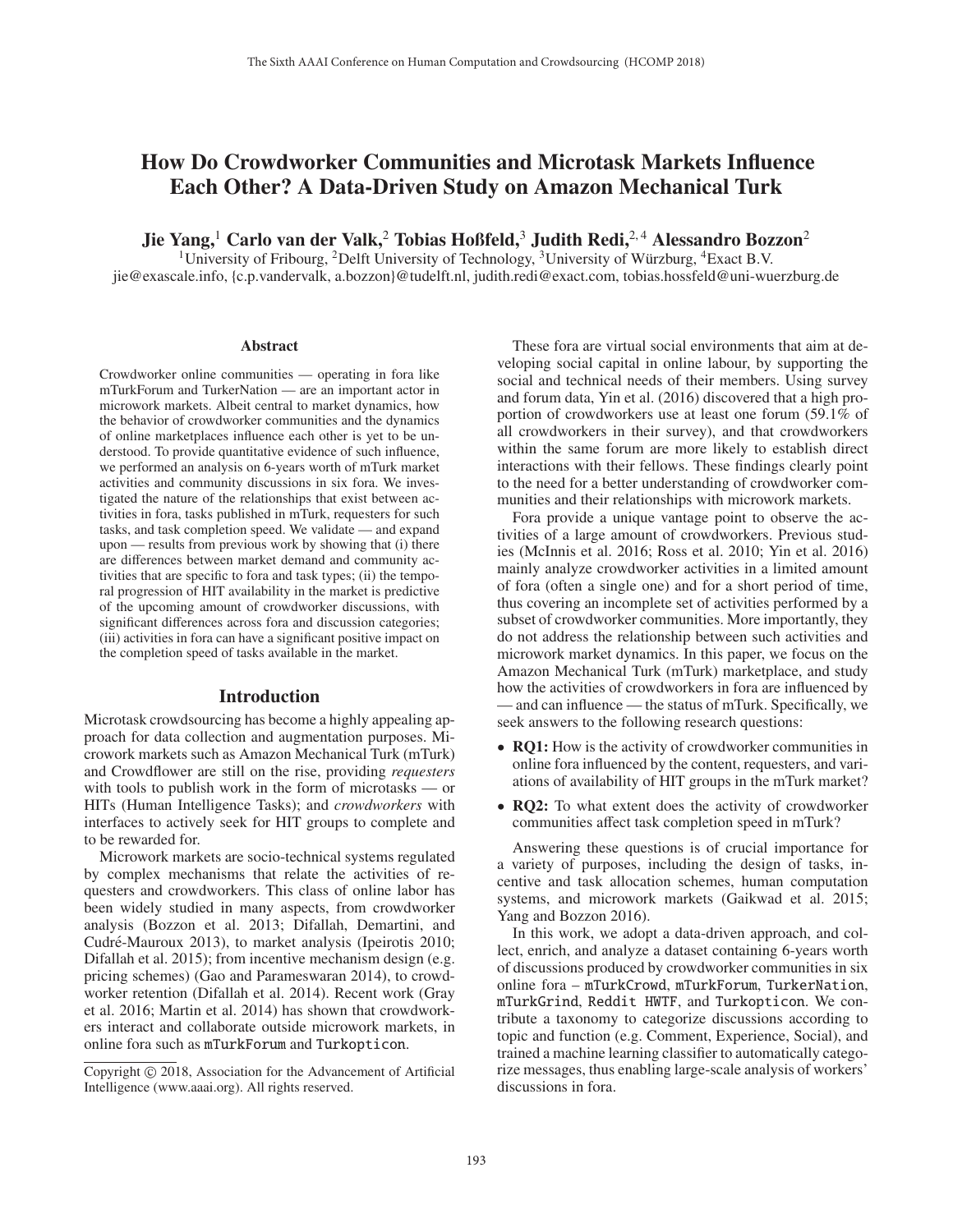To study the mutual influence of crowdworker communities and the mTurk market, we collected data for more than 2.6M HIT groups, including data about their publication and completion over time. We linked these HITs with related messages in fora, to create a dataset that is unique both in scale and diversity.<sup>1</sup>

We show that fora are differently popular, and the activities of their members encode different norms, preferences, and task consumption behaviors. We also show how requesters with higher communicativity and generosity are more likely to be mentioned in all fora. By applying time series analysis techniques, we find significant synchronicity between the temporal evolution of HITs availability in the market and discussions among crowdworker communities (with an average positive lag of 4 hours, and shortest positive lag of 45 minutes), with significant differences across fora and discussion categories. Finally, we present quantitative evidence of the positive effect that HIT groups' mentions in fora have on HIT consumption throughput (on average, a 59% improvement in the first hour). A targeted analysis of temporal synchronicity shows that the temporal progression of mentions in fora can help in the prediction of throughput, with an average positive lag of 30 minutes, and an average 340% boosting effect. We conclude the paper by discussing the results, their implications for stakeholders of microwork markets, and threats to their validity.

#### Related Work

Previous work addressed the complex mechanisms that regulate microwork markets from the perspectives of the composition of crowdworkers, properties of tasks and task-types, and incentive mechanisms. Ipeirotis (2010) indicate that mTurk crowdworkers are mainly from US and India. Difallah, Filatova, and Ipeirotis (2018) reveal that there are more than 100K workers available in mTurk and more than 2K are active at any time. The roles of task properties such complexity and clarity on task performance have been investigated in Yang et al. (2016) and Gadiraju, Yang, and Bozzon (2017), where it has been found that both properties can significantly affect crowdworkers' selection of tasks and influence task completion speed. Incentive mechanism have been studied by Gao and Parameswaran (2014) and Difallah et al. (2014), where optimal pricing schemes are investigated to reduce the cost without sacrifice for task completion speed and worker retention rate.

Most notably, Difallah et al. (2015) conducted a long-term analysis of the mTurk market, showing that the size and recency of HIT groups are two key features for the prediction of the completion time (throughput) of a HIT group.

The analysis of the impact of crowdworker communities on microwork markets received less attention. In the context of mTurk, crowdworkers organize in communities around a number of online discussion services (Gray et al. 2016; Irani and Silberman 2013; Yin et al. 2016) such as Turkopticon, mTurkCrowd, and TurkerNation. Members of crowd communities turn to these services to serve three fundamental

needs for their members (Gray et al. 2016; Laplante and Silberman 2016; Wang et al. 2017): functional needs (e.g. skill improvement, information sharing), social needs (e.g. building community and trust between workers, providing collective protection), and psychological needs (e.g. providing moral support and encouragement to each other).

Despite being "invisible" to microwork platforms, crowdworker communities share a great amount of relevant information about HITs, requesters, and their own work (Silberman, Irani, and Ross 2010). Yin et al. (2016) highlight the presence of rich network topology around crowdworkers, which is built around online fora. Authors enabled their analysis by injecting a HIT in mTurk, to provide crowdworkers incentive to self-report their connections. Martin et al. (2014) conducted an ethnomethodological study on the crowdworker community active on TurkerNation to observe crowdworker discussions on the forum for a period of seven months and analyze crowdworkers' motivation and their attitude towards the different actors in the market (especially requesters). Their work clearly shows that crowdworkers regard their activities on mTurk as paid work, and often, as the main source of income. Therefore, crowdworkers strive for efficiency in work execution and fairness, and transparency in the way the work is evaluated and rewarded. Wang et al. (2017) further show that crowdworker participate in communities to find good HITs and their participation is often associated with higher income.

These studies inspired and informed our work. We validate — and expand upon — their results by means of scaledup analysis of multiple fora, considering their whole history of existence. The resulting dataset combines information from the mTurk market. Our quantitative analysis has a broader spectrum; in particular, it includes the study of the relationships between activities in crowdworker fora and the properties, availability, and consumption rate of HIT groups, as well as the properties of requesters, in the mTurk market.

#### Dataset

We consider four general-purpose fora related to mTurk – mTurkCrowd, mTurkForum, TurkerNation and mTurkGrind – and two popular specialised fora – Turkopticon and Reddit HWTF. Turkopticon (Irani and Silberman 2013) is a system designed to focus on the evaluation of *requesters* (and their HIT groups), as performed by mTurk crowdworkers, who are also allowed to comment on ratings. Reddit HWTF (HITsWorthTurkingFor) is a subreddit devoted to the advertisement of HIT groups that community members deem worthy of attention. These fora were selected due to their popularity among workers (Yin et al. 2016). We included multiple fora in the analysis to account for the limited overlap of workers across fora (around 30%), and the homophily effect found in previous studies (Yin et al. 2016). We assume all the fora members to be also workers in mTurk, including administrators and moderators. We are aware that some of the registered members are requesters in mTurk, or scientists interested in studying crowdworker activities. We believe their number to be limited, and their impact on the forum activity to be marginal for the purpose of this study.

<sup>&</sup>lt;sup>1</sup>The dataset is available for download at https://github.com/ yangjiera/HCOMP2018 Worker-Communities.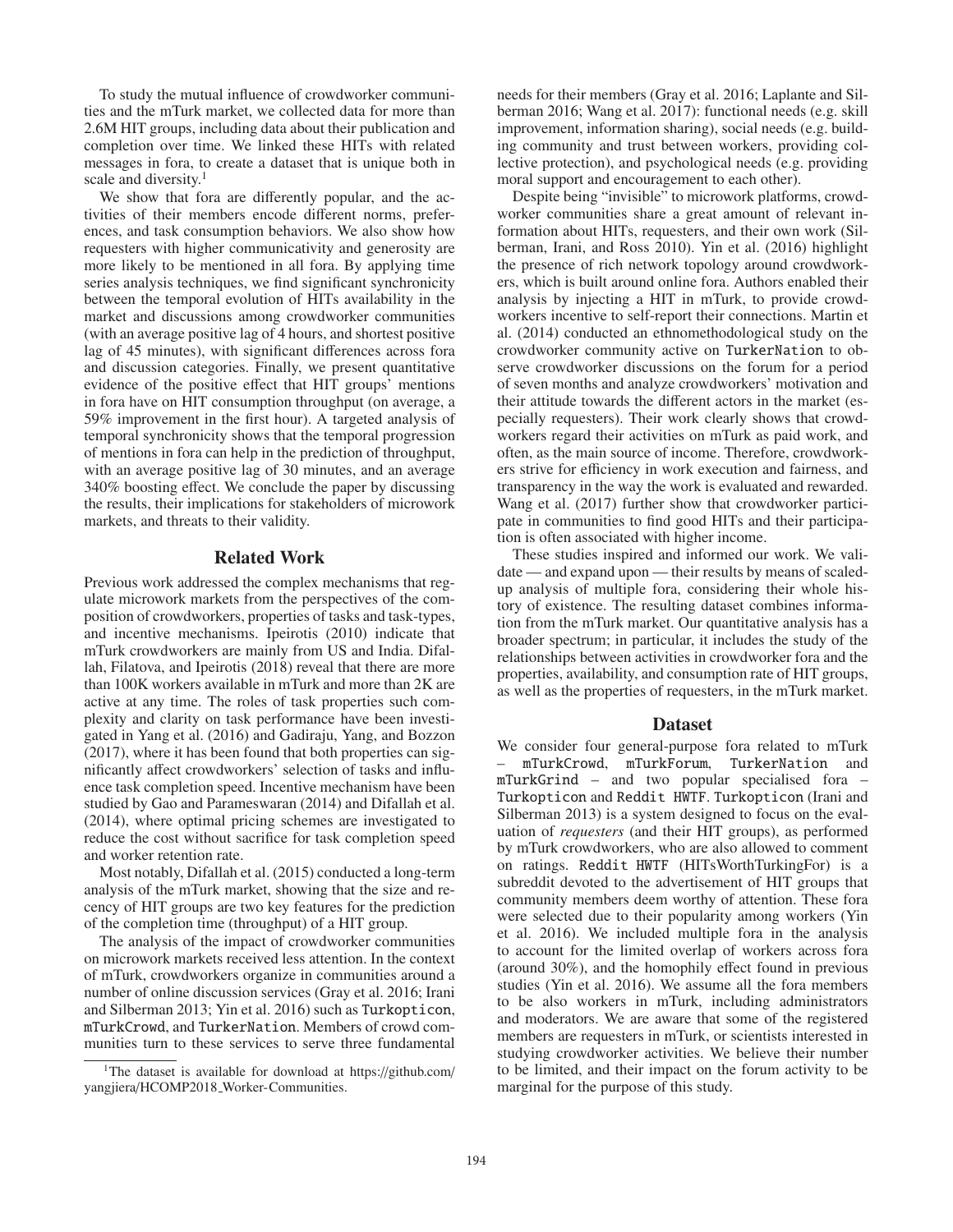| Forum        | <b>Overall Statistics</b> |          |          |           | <b>Linked HIT Groups</b> |        |         |         | <b>Linked Requesters</b> |         |               |         |        |        |
|--------------|---------------------------|----------|----------|-----------|--------------------------|--------|---------|---------|--------------------------|---------|---------------|---------|--------|--------|
|              | Start                     | #Members | #Threads | #Messages | #HM                      | AvgHMW | $%$ HMF | #HITs   | $\%$ MH                  | #RM     | <b>AvgRMW</b> | $%$ RMF | #REO   | $%$ MR |
| mTurkForum   | 07/12                     | 4.926    | .389     | 1.427.856 | 233.294                  | 47.36  | 16.30%  | 104,893 | 15.81%                   | 217,489 | 44.15         | 15.19%  | 22,737 | 43.08% |
| mTurkGrind   | 10/13                     | 3.217    | 943      | 948,775   | 229,504                  | 71.34  | 24.08%  | 100,310 | 23.07%                   | 233,063 | 72.45         | 24.46%  | 22,078 | 60.44% |
| TurkerNation | 1/14                      | 572      | 563      | 173,942   | 73.637                   | 128.74 | 41.87%  | 41,659  | 5.44%                    | 73,767  | 128.96        | 41.95%  | 11.610 | 45.69% |
| mTurkCrowd   | 01/16                     | 616      | 131      | 177.669   | 40,771                   | 66.19  | 21.88%  | 19.278  | .76%<br>11.              | 41.522  | 67.41         | 22.29%  | 6.896  | 85.66% |
| Turkopticon  | 01/09                     | 18,640   | 310,129  | 371,750   | <b>NA</b>                | NA     | NА      | NA      | NΑ                       | 371,797 | 19.95         | 94.50%  | 45.70  | 54.10% |
| Reddit HWTF  | 03/16                     | 930      | 3,490    | 17,843    | 1.937                    | 2.08   | 10.01%  | .649    | 2.58%                    | 635     | 0.68          | 3.28%   | 415    | 9.21%  |
| Overall      |                           | 28.901   | 317.145  | 3,117,835 | 579.143                  |        |         | 184.390 |                          | 938,273 |               |         | 50.912 |        |

Table 1: Descriptive statistics of the six targeted fora and links to mTurk HIT groups and requesters. Legend: Start – earliest crawled message; #HM – number of messages with Links to HIT groups; AvgHMW – average number of HM per user in forum; % HMF – percentage of HM in forum messages; #HITs – number of unique HIT groups mentioned in forum messages;  $\%$ MH – percentage HIT groups in the market mentioned in messages;  $\#RM$  – number of messages with Links to Requesters; AvgRMW – average number of RM per user in forum; % RMF – percentage of RM in Forum messages; #REQ – number of unique Requesters mentioned in forum messages; %MR percentage of requesters in the market mentioned in messages. *Ratio of mentioned HIT groups and Requesters are calculated within the timespan of existence of each forum*.

## Dataset Creation

Fora. We focus on content that is publicly visible on fora, or available to registered users. We retrieved the whole history (until May 20th, 2016) of discussions and messages of all fora (except Reddit HWTF) using custom Web crawlers. TurkerNation is the new instantiation of an older forum (http://turkers.proboards.com) that migrated technological platform in 2014. We were not able to retrieve earlier data. Reddit HWTF content was retrieved using the official reddit API, which, unfortunately, sets limitations in the amount (and age) of accessible content. Therefore, our collection is limited to the period Mar. 27, 2016 to May 20, 2016. For each thread and message, we retrieved title, content, timestamp, and creator. Table 1 reports descriptive statistics of the resulting dataset. Overall, we collected more than 3.1M messages, produced by 28.9K members.

mTurk Market. The dataset includes Amazon mTurk activities spanning 6 years. We started with the dataset studied in (Difallah et al. 2015), which contains more than 2.56*M* distinct HIT groups, and 130*M* HITs produced from 2009 to 2014. To analyze the activities of more recent fora, we enriched the dataset with 46K HIT groups and 1.9M HITs collected between Apr. 11 and May 20 2016. All HIT groups are described by metadata, including their size at publication, title, description, reward, and allotted time. To study HIT groups consumption over time, we adopted the notion of HIT group *throughput* (the number of HITs in the group completed in a given time interval) proposed in (Difallah et al. 2015). Throughput information is obtained by crawling every 5 minutes the mTurk system, to retrieve, for each active HIT group, the amount of available HITs.

## Linkage to mTurk

To enable our study, HIT groups and requesters must be identified in fora messages. We focus on explicit *mentions*, i.e., unambiguous references to HIT groups and requesters.

We parsed the text in threads and messages to extract and process http links towards mTurk pages of HIT groups and requesters.2 This technique allowed us to achieve maximum

linking precision. 22.84% of the messages in the dataset link to at least one HIT group, while 33.62% link to a requester page in the mTurk market. We retrieved a total of 184K distinct HIT groups (up to 20% of the total amount of groups available in the market during the considered fora lifetime) from 579K messages, and 51K distinct requesters (up to 85% of active requesters) from 938K messages. Table 1 summarizes the distribution of links to mTurk HIT groups (%MH) and requesters (%MR) across fora. The considered fora cover a partial yet numerically significant share of the mTurk market. There are also significant differences in terms of market coverage. For instance, the HIT groups mentioned in TurkerNation account for only 5% of the market. mTurkForum and mTurkGrind feature a better coverage (respectively 15% and 23%). Such differences can be partially explained by forum-specific "culture" and norms. For instance, the lower coverage of Reddit HWTF (less than 3% of the HITs in the market) could be explained by its mission statement<sup>3</sup>, where members are asked to only report HIT groups with fair hourly retribution.

## Message Categorization

We categorize messages in the dataset according to the type of discussion they include. Given the size of the dataset, we resorted to supervised learning for automatic classification. A manual annotation process was instrumented to create a training set of suitable size.

Annotation of Training Dataset. To minimize sampling bias, we randomly selected 10% of all threads from each forum, except Turkopticon. From each selected thread, we picked a random sample of at most 50 messages, which were empirically found to be representative of messages in a thread. In Turkopticon, given the amount (and topical homogeneity), we sampled 500 threads. The resulting 13, 017 messages were manually inspected to label messages.

We employed card sorting (Spencer 2009), a technique widely used in the design of information architecture to cre-

<sup>2</sup>HIT group links: https://www.mturk.com/mturk/preview? groupId= $\langle tID \rangle$ , where  $\langle tID \rangle$  is the HIT group identifier);

requester links: https://www.mturk.com/mturk/searchbar? selectedSearchType=hitgroups&requesterId= $\langle rID \rangle$ , where  $\langle rID \rangle$  is the requester identifier.

<sup>3</sup>https://www.reddit.com/r/HITsWorthTurkingFor/wiki/index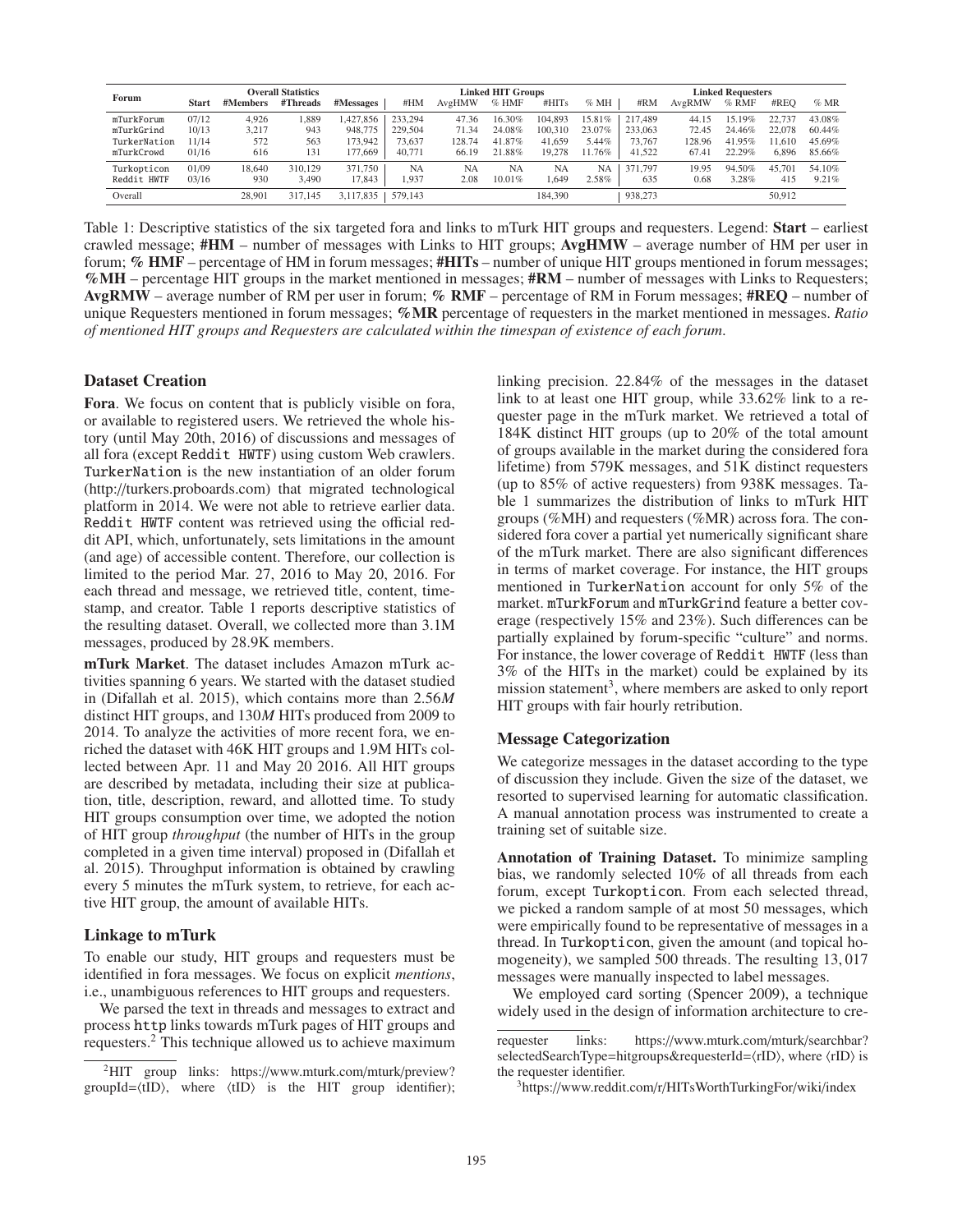| <b>Type</b>   | Accuracy | <b>F-Score</b>   Type |          | Accuracy | <b>F-Score</b> |
|---------------|----------|-----------------------|----------|----------|----------------|
| Ask or Answer | 0.86     | 0.27                  | Comment  | 0.98     | 0.60           |
| Experience    | 0.80     | 0.46                  | Judgment | 0.86     | 0.46           |
| Rating        | 0.93     | 0.85                  | Social   | 0.75     | 0.74           |

| Table 2: Performance of message type classification. |  |  |  |
|------------------------------------------------------|--|--|--|
|------------------------------------------------------|--|--|--|

ate mental models and derive taxonomies from input data. From recent work on crowdworker communities, we elicited a number of message types (e.g. "problems, suggestions, tips" and "community communication and interests" from (Martin et al. 2014)). Then, using *open* card sorting, we synthesized and defined six types of messages, described as follows. 1) *Ask or Answer*: messages with questions about tasks, general purpose issues, or answers to previous questions. Example: "Anyone able to withdraw?" 2) *Comment*: messages with general comments about a HIT group, such as its availability, requirements, or presence of bugs (e.g. lack of completion code). Example: "Can't be on mobile." 3) *Experience*: messages that report the experience of a crowdworker in HIT execution, e.g. the amount of time spent on a task, or the amount of rewarded bonus. Example: "Projected Earnings for Today \$70.00." 4) *Judgment*: messages where crowdworkers explicitly express compliment or criticisms about a HIT or a requester. Example: "\$0.60 cent one is good, 0.36 hit sucks." 5) *Rating*: messages that include a reference to Turkopticon rating, or rating in other fora. Rating messages often serve as recommendation from crowdworkers to the community, as only HIT groups worthy of discussion are mentioned. Example: "This requester has actually joined Opticon just to flag negative reviews and accuse them of blackmail." 6) *Social*: messages where crowdworkers address the community with general-purpose social topics, e.g. greetings and jokes. Example: "Turtles for days Happy new year!"

We then applied closed card sort to categorize all messages in the training set. The first author of this paper created, in a digital form, a card for each message. By means of an online collaboration tool, other researchers (including the second and last author) were involved in assigning cards to message types. To reduce bias and strengthen the validity of results, all researchers reviewed and agreed upon the categorization of messages. Messages could belong to multiple types. For instance, it is common for workers to rate a task while sharing information about their experience, or expressing a judgment about the task.

Automatic Classification. We fed a multi-label Random Forest classifier with textual features of the annotated messages (bag of words, TF-IDF weighted) and trained it to predict the message's type. To account for the relative sparsity of some message types in the training dataset, we assess the performance of the classifier both in terms of accuracy and F-score in a 5-fold cross-validation setting. The classification performance is reported in Table 2. *Rating*, *Social*, and *Comment* messages are those identified more accurately by the classifier. The classification of *Experience* and *Judgment* messages is also accurate and with acceptable F-score. *Ask*

*or Answer* messages are the most difficult to classify (i.e. low F-Score): without loss of generality, we exclude this category of messages from subsequent analysis, and leave the improvement of classification performance to future work.

54.95% of messages were classified as *Social*; 25.35% as *Rating*, 18.35% as *Experience*, 8.67% as *Judgment*, and 4.90% as *Comment*. Such distribution is consistent with the result of manual annotation. Results reveal that the amount of crowdworkers' social-related activities is comparable to their work-related activities (Rating, Experience, etc.). This result quantitatively supports the outcome of previous work (Laplante and Silberman 2016) and highlights the dual nature of online crowdworker communities, where both social and technical needs are addressed. Notably, the *Judgment* message type has a relatively low frequency compared to *Rating*, suggesting the presence of norms (i.e. Turkopticon ratings) related to the expression of opinions about requesters and HIT groups. An analysis of the linguistic properties (e.g. sentiment) of such judgment is an interesting topic for future work.

## Influence of the Market on Fora Discussions

This section addresses RQ1, and investigates how the content and the dynamics of mTurk influence discussions in fora. We hypothesize that crowdworker discussions are influenced by 1) properties of published HIT groups; 2) temporal variations in the mTurk market demand; and 3) properties of HIT groups' requesters.The investigation resulted in a number of insights, highlighted below with " $(\bar{x})$ ".

## Which Properties of HIT Groups are Relevant for Crowdworkers' Fora Discussions?

We analyze five properties of a HIT group: 1) *Group Size*, i.e. the amount of HITs available at publication time; 2) *Reward*, i.e. the amount of monetary compensation associated with a successful execution of a task; 3) *Time Allotted* for task execution, as specified by the requesters; 4) *Requirement*, a Boolean variable<sup>4</sup> that encodes the specification of as approval rate threshold for the worker to be allowed to execute the HIT; and 5) *Task Type*, defined according to the taxonomy proposed in (Gadiraju, Kawase, and Dietze 2014). The task types of considered HIT groups is inferred with the classifier developed in (Difallah et al. 2015).

Table 3 reports descriptive statistics for HIT groups that are mentioned (respectively, unmentioned) by community members of different fora. The analysis provides a number of non-trivial insights, showing both the influence of

<sup>4</sup>A value of 1 encodes "Qualification or approval rate greater than *x* needed".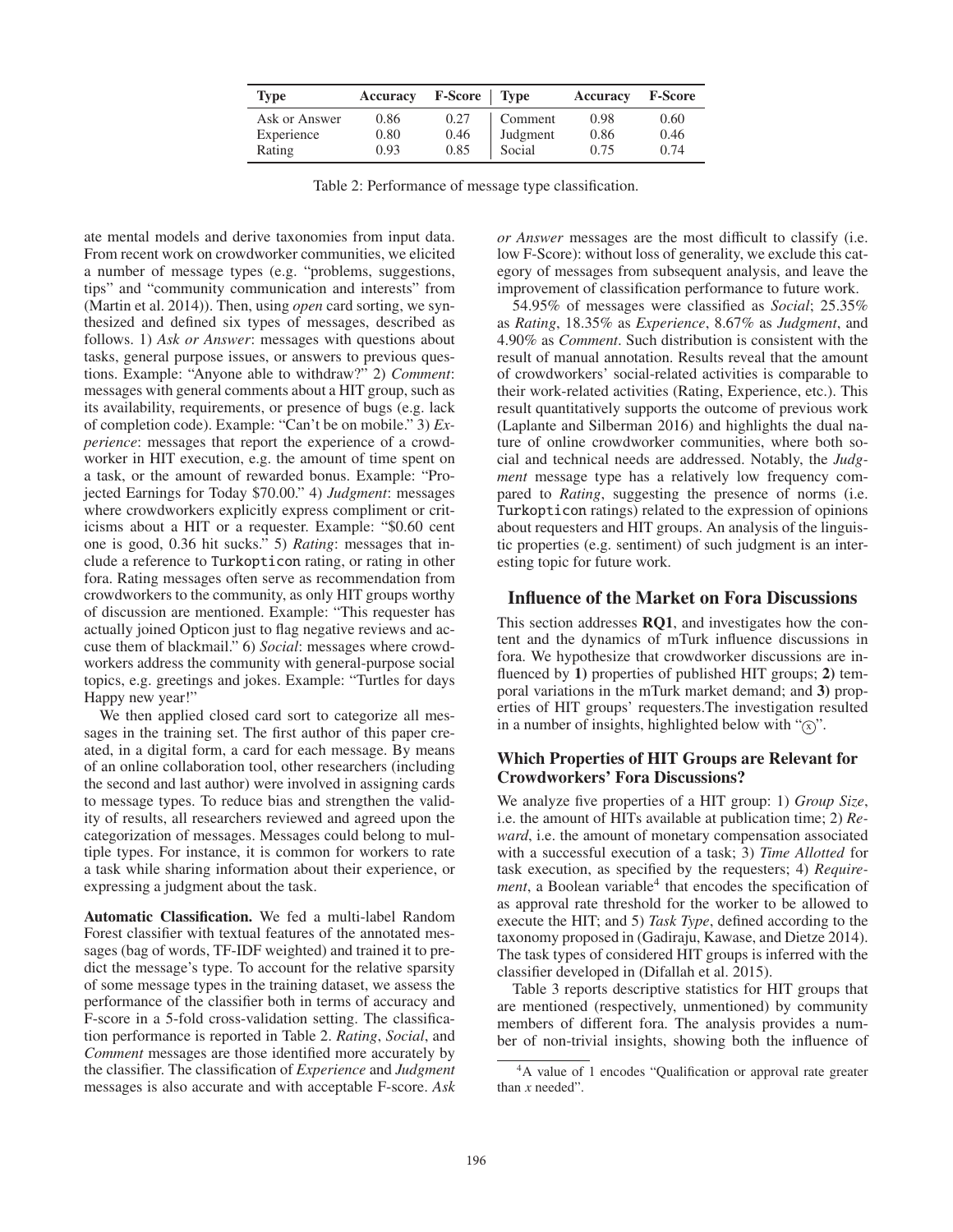|              |    |                          |                          |                         |                     | <b>Task Type</b> |       |      |         |                 |         |        |
|--------------|----|--------------------------|--------------------------|-------------------------|---------------------|------------------|-------|------|---------|-----------------|---------|--------|
|              |    | <b>Group Size</b>        | <b>Reward</b> (cents)    | Time (minutes)          | Requirement         | %SU              | %CC   | %CA  | $\%$ IA | $\%\mathrm{VV}$ | $\%$ IF | $%$ OT |
| mTurkForum   | M  | $450.31 \pm 3895.49$ . 1 | $90.62 \pm 275.54.50$    | $70.05 \pm 153.93, 60$  | $0.55 \pm 0.50$ , 1 | 68.77            | 15.08 | 0.12 | 7.85    | 1.08            | 6.62    | 0.50   |
|              | UM | $34.79 \pm 419.63$ , 1   | $378.31 \pm 792.26, 52$  | $131.22 \pm 206.12, 60$ | $0.14 \pm 0.35$ , 0 | 19.66            | 55.37 | 1.24 | 4.69    | 15.68           | 3.27    | 0.08   |
| mTurkGrind   | M  | $493.39 \pm 3422.52$ , 1 | $66.65 \pm 344.92$ , 20  | $72.95 \pm 177.07.45$   | $0.55 \pm 0.50$ , 1 | 47.54            | 18.48 | 0.51 | 17.97   | 4.31            | 10.37   | 0.82   |
|              | UM | $30.43 \pm 370.04$ , 1   | $381.19 \pm 793.75.55$   | $131.64 \pm 205.98, 60$ | $0.14 \pm 0.34$ , 0 | 19.78            | 55.61 | 1.24 | 4.42    | 15.72           | 3.16    | 0.07   |
| TurkerNation | M  | $541.55 \pm 3563.56$ , 1 | $91.88 \pm 285.69$ , 50  | $77.26 \pm 174.98,60$   | $0.61 \pm 0.49$ , 1 | 63.87            | 15.14 | 0.11 | 11.27   | 1.22            | 7.96    | 0.44   |
|              | UM | $30.14 \pm 366.03$ , 1   | $380.09 \pm 794.05$ , 52 | $131.44 \pm 206.02, 60$ | $0.13 \pm 0.34$ , 0 | 19.46            | 55.62 | 1.25 | 4.59    | 15.77           | 3.22    | 0.08   |
| mTurkCrowd   | M  | $367.00 \pm 2599.24$ , 1 | $74.95 \pm 210.28$ , 40  | $91.97 \pm 212.11,60$   | $0.59 \pm 0.50$ , 1 | 62.98            | 17.09 | 0.79 | 9.6     | 1.31            | 7.76    | 0.47   |
|              | UM | $25.60 \pm 320.21$ , 1   | $388.21 \pm 802.23$ , 56 | $132.10 \pm 205.04.60$  | $0.12 \pm 0.33$ , 0 | 18.38            | 56.55 | 1.24 | 4.51    | 16.13           | 3.11    | 0.07   |
| Reddit HWTF  | M  | $123.13 \pm 645.40$ , 1  | $46.51 \pm 65.62$ , 32   | $55.75 \pm 83.50, 60$   | $0.65 \pm 0.48$ , 1 | 83.30            | 5.03  | 0.24 | 5.72    | 0.46            | 5.03    | 0.22   |
|              | UM | $40.43 \pm 643.03$ .     | $377.28 \pm 791.02$ , 53 | $131.05 \pm 206.31, 60$ | $0.14 \pm 0.35$ , 0 | 19.76            | 55.27 | 1.23 | 4.73    | 15.61           | 3.31    | 0.09   |

Table 3: Descriptive statistics – mean  $(\mu)$   $\pm$  standard deviation  $(\sigma)$ , and median  $(m)$  – of metadata, and task type distribution for *mentioned* (M) and *unmentioned* (UM) HIT groups. Note that group size, reward, and time follow long-tail distribution, thus showing large standard deviation. To account for such a phenomenon, we use non-parametric hypothesis testing methods in our analysis. Task Types: SU – Survey; CC – Content Creation; CA – Content Access; IA – Interpretation and Analysis; VV – Verification and Validation; IF – Information Finding; OT – Other types. Differences within fora are statistically significant (Mann-Whitney test, *p*-value < .001) for all the analyzed properties.

the market on fora, and the heterogeneous nature of fora communities.  $\Omega$  *Task type popularity in mentioned HITs significantly di*ff*ers from the distribution of task availability in the market*. For instance, tasks of type Survey (SU) are the most mentioned in all fora, while previous work (Difallah et al. 2015) reports that Content Creation (CC) is the most available task type. (2) Task type popularity dif*fers across fora*. For instance, Interpretation and Analysis (IA) and Verification and Validation (VV) task types are more popular in mTurkGrind, while Reddit HWTF emerges as the most polarized towards *Survey* tasks. (3) *Properties of Mentioned HIT groups di*ff*er across fora*. Differences in the distributions of Group Size properties are statistically significant across all fora (Mann-Whitney test, *p*value < .001); differences of Reward values are significant between mTurkGrind and all fora (Mann-Whitney test, *p*-value < .001), mTurkForum and Reddit HWFT (Mann-Whitney test, *p*-value < .001), and between mTurkCrowd and Reddit HWFT (Mann-Whitney test,  $p$ -value < .001).  $\overline{4}$ *Unmentioned HIT groups are similar across fora*. The properties of unmentioned tasks show no statistically significant difference across fora (Mann-Whitney test, *p*-value > .001). The result gives more value to the differences that emerge when analyzing mentioned HIT groups.  $(5)$  *HIT groups are more likely to be mentioned when having a large size, short time allotted, requirements for execution, and lower reward*. The result suggests that crowdworkers are more likely to discuss HIT groups if there is an opportunity for large amounts of work to be performed, or if there are limitations in their ability to execute tasks. In contrast, issues about rewards appear not to be relevant.

## How Are Discussions in Fora Influenced by Task Availability in the Market?

In this section, we investigate the relationship between the dynamic properties of the mTurk market, and the discussion by crowdworker communities. We compare the temporal distribution of the amount of HIT groups *available* in the market, with the temporal distribution of the amount of



Figure 1: Time series of #available HIT groups in mTurk and #mention by crowdworker communities in Apr.-May 2016.

HIT group mentions in fora.

Analysis of Aggregated Fora Activities. We hypothesize the presence of a quantifiable relationship between the dynamics of work demand in the market and work-related discussions in crowdworker communities.

To test the hypothesis, we first analyze the temporal distribution of mentions across all fora, to study the relationship between the availability of HIT groups in mTurk and the whole set of online crowdworker communities. The analysis includes market data related to time intervals where all fora were active – i.e. three months, March 2016 – May 2016. Figure 1 shows an example of the two time series. As in previous work (Difallah et al. 2015), we observe a weekly periodicity for the market work demand (HIT groups availability). A similar periodicity is observed in the temporal distribution of mentions, with higher volumes of messages posted during weekdays. We find evidence of daily periodicity in both HIT groups availability and number of mentions, with a peak in the early morning (PST time). Compared with the curve of available HIT groups, the temporal evolution of discussions (mentions in fora) shows smaller variations across days. This finding suggests  $\left(6\right)$  the presence of an *upper bound* in the amount of HIT groups that can be discussed (or that are worthy of discussion) that is only partially dependent on the current market demand.

Co-locating the two time series on the time axis, we observe that the peak time of the #mentions distribution closely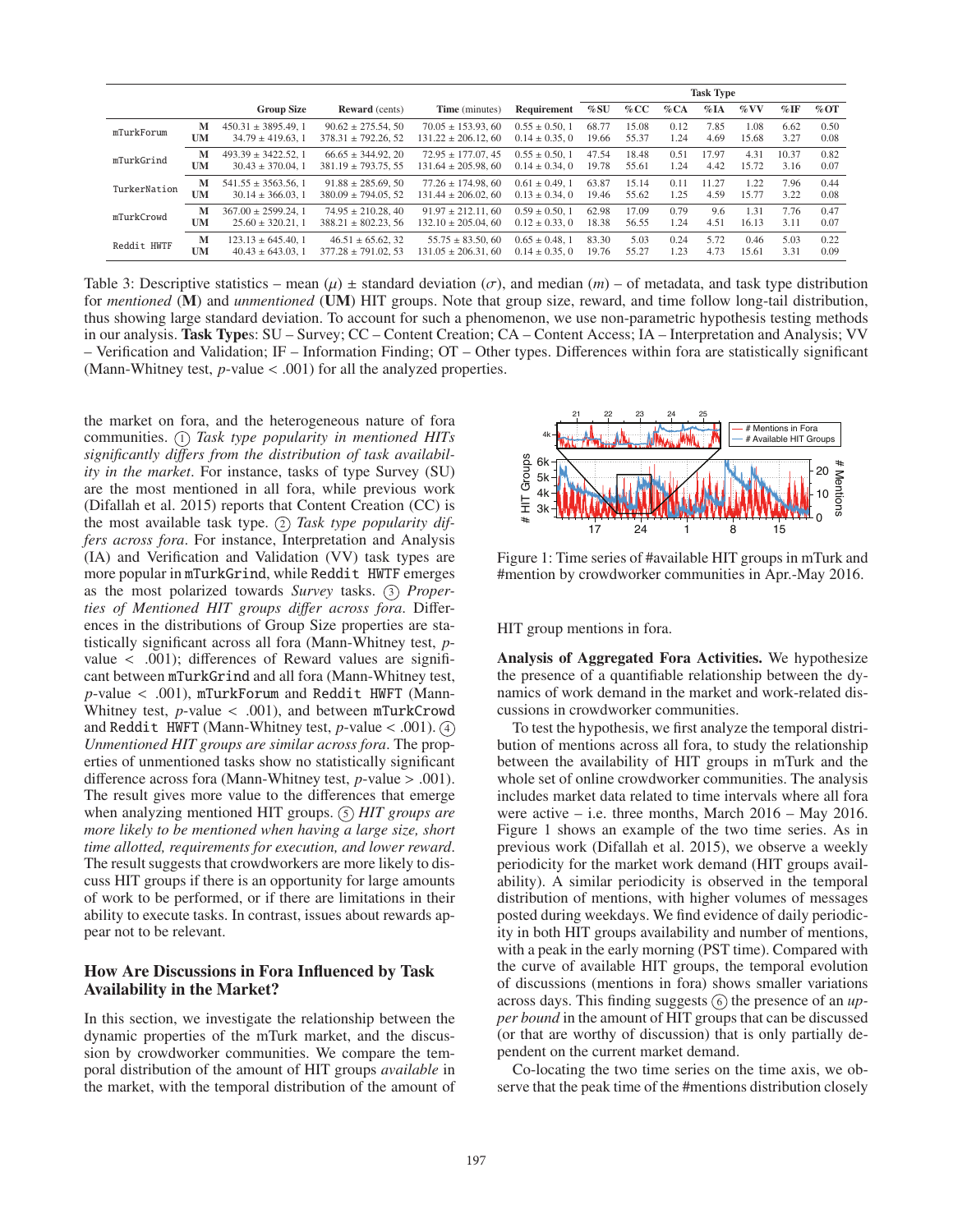| Forum      | <b>F-Statistics</b> | $p$ -value | <b>Opt. Lag</b> (Minutes) |
|------------|---------------------|------------|---------------------------|
| Social     | 3.0664              | 0.0001     | 225                       |
| Rating     | 2.8737              | 0.0002     | 225                       |
| Experience | 2.7180              | 0.0003     | 240                       |
| Judgment   | 1.5173              | 0.0510     | 360                       |
| Comment    | 3.6913              | 0.0006     | 135                       |

Table 4: Synchronization between the HITs availability in the market and HITs mentions across message types.

relates with the amount of HIT groups available in the market, with a delay in the range of 1 to 6 hours. We therefore test for Granger Causality (Granger 1969) between the two time series. Granger Causality is a technique for determining whether one time series is significant in forecasting another (Eichler 2012); specifically, it measures a statistical dependence between the past of a process and the present of another. It is a statistical test widely used in fields such as econometrics, data mining (Arnold, Liu, and Abe 2007) and machine learning (Peters, Janzing, and Schölkopf 2013). We stress that the Granger Causality test proves a temporal synchronicity between the two series, *but does not fully prove causality*. This is obvious, as we could not control, in our collected data, for other temporal and contextual factors possibly influencing the HIT mentions in crowdworker communities. In Granger Causality, a "lag" parameter captures the temporal delay between the two series for which better prediction is achieved. Optimal lag is usually selected by searching for the one with the lowest AIC/BIC (Akaike or Bayesian information criteria (Box et al. 2015)) within a predefined range.

Since the time series of available HIT groups shows large variations across days, we first de-trend its temporal distribution on a daily basis by applying Z-score normalization (Bollen, Mao, and Zeng 2011), such that similar variance can be obtained in different days.

The analysis provides two relevant insights.  $\sigma$  *The temporal distribution of the #mentioned HITs in the fora is correlated with the de-trended distribution of the number of available HIT groups*. We find a significant statistical correlation ( $F$ -Statistics: 2.8681,  $p$ -value = .002), thus confirming the presence of a *quantifiable* relationship between work demand in mTurk and work-related discussions. (8) *The lag between task availability and discussion in fora is (on average, of 4 hours*, The highest correlation is achieved with a lag value of 4 hours. The result indicates that variations in market demand have a visible effect on the activity of crowd communities after 4 hours (on average). Considering the deadlines of HIT groups in mTurk, typically in the order of days, the small lag indicates prompt discussions by crowdworker communities in reaction to HIT publication.

Analysis of Message Categories. We then investigate the presence of temporal correlation between market demand and fora messages that mention HIT groups with a specific message type. Results in Table 4 indicate that market demand is a significant predictor for the temporal distributions of all message types (with the exception of *Judgment*). *Comment* messages are the ones for which stronger predic-

| Forum        | <b>F-Statistics</b> | $p$ -value | <b>Opt. Lag</b> (Minuts) |
|--------------|---------------------|------------|--------------------------|
| mTurkForum   | 5.8429              | 0.0006     | 45                       |
| mTurkGrind   | 1.5599              | 0.0663     | 255                      |
| TurkerNation | 1.8398              | 0.0166     | 270                      |
| mTurkCrowd   | 2.7972              | 0.0002     | 225                      |
| Reddit HWTF  | 2.3129              | 0.0080     | 225                      |

Table 5: Synchronization between the HITs availability in the market and HITs mentions across different fora.

tion power (*F*-Statistics) and shorter delay (2 hours delay) can be observed. As *Comment* messages include information about task requirements and work-related issues, this result provides an indication of the minimum (averaged) "reaction time" that crowdworker communities can have to variations in market demand. *Social*, *Rating*, and *Experience* messages show an additional delay of 90-120 minutes. This result provides an additional insight suggesting that  $\circ$  *discussions about work execution temporally (but not quantitatively*5) *precede communication for other purposes*.

Analysis per Forum. Finally, we address differences in temporal correlation across the considered fora. (10) *Discussions in all fora* (except mTurkGrind) *are significantly correlated with market demand*. Results in Table 5 show a correlation between the amount of forum members and the temporal lag w.r.t. the market demand curve (One-tailed Mann-Whitney U Test.  $p$ -value  $< .01$ ). The task availability time series has stronger prediction power on mTurkForum, while the lower is with TurkerNation. The lack of significant synchronicity for mTurkGrind is of interest, given the age and popularity of the forum. We hypothesize that this result is due to the difference in the distribution of preferred task types (CC, IA, and IF) HIT groups have an higher popularity than in other fora. Further investigations are left to future work.

## Which Properties of Requesters Are Relevant for Crowdworkers' Fora Discussions?

We address the relationship that exists between requesters in the mTurk market, and discussions in fora. We consider as dependent variables the reputation scores assigned to requesters on Turkopticon, which include *Communicativity*, *Generosity*, *Fairness*, and *Promptness*.

Table 6 reports descriptive statistics for requesters that are mentioned (respectively, unmentioned) on different fora. As reputation scores are obtained from Turkopticon, we included in the "unmentioned" group those requesters that are part of the Turkopticon database, but not mentioned by the analyzed forum. The analysis provides two relevant insights. <sup>11</sup> *Requesters that are more communicative and generous are consistently preferred in all fora*. The difference in terms of *Communicativity* and *Generosity* between mentioned and unmentioned requesters is similar across fora (respectively ∼ 0.3 and ∼ 0.4 on a 5 point scale). <sup>12</sup> *Fairness and promptness are not di*ff*erentiator properties of requesters*. *Fairness*

<sup>&</sup>lt;sup>5</sup>The type distribution of messages linked to HIT groups is heavily skewed: *Rating*: 97.14%; *Social*: 63.64%; *Experience*: 57.15%; *Judgment*: 45.63%; *Comment*: 3.34%.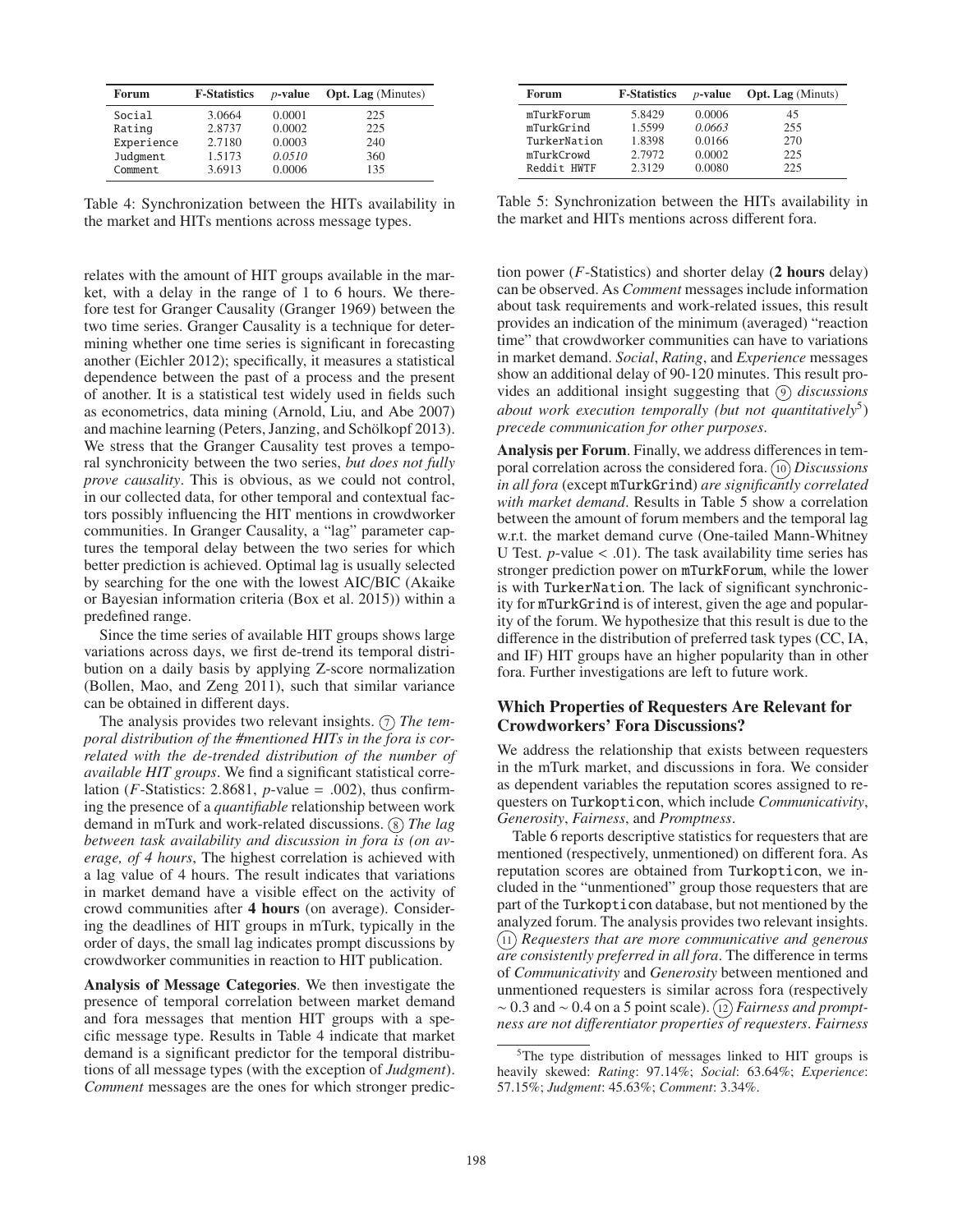|              |           | Communicativity         | <b>Generosity</b>          | <b>Fairness</b>         | <b>Promptness</b>      |
|--------------|-----------|-------------------------|----------------------------|-------------------------|------------------------|
| mTurkForum   | M         | $3.35 \pm 1.41.3.50^*$  | $3.35 \pm 1.00.3.38^*$     | $4.42 \pm 0.87, 4.85$   | $4.40 \pm 0.80.4.71$   |
|              | UM        | $3.19 \pm 1.50.3.20^*$  | $3.03 \pm 1.34.3.00^*$     | $4.24 \pm 1.20.5.00$    | $4.21 \pm 1.14.4.81$   |
| mTurkGrind   | M         | $3.37 \pm 1.37.3.50^*$  | $3.45 \pm 0.96.3.46^*$     | $4.45 \pm 0.80.4.85$    | $4.41 \pm 0.76.4.69$   |
|              | UM        | $3.19 \pm 1.51, 3.20^*$ | $2.99 \pm 1.32, 3.00^*$    | $4.23 \pm 1.20, 5.00$   | $4.22 \pm 1.12, 4.80$  |
| TurkerNation | M         | $3.39 \pm 1.39.3.57$ *  | $3.44 \pm 0.96.3.46^*$     | $4.48 \pm 0.80.4.89$    | $4.41 \pm 0.79.4.71$   |
|              | UM        | $3.17 \pm 1.50.3.15^*$  | $3.01 \pm 1.31, 3.00^*$    | $4.21 \pm 1.19, 5.00$   | $4.22 \pm 1.10, 4.77$  |
| mTurkCrowd   | M         | $3.40 \pm 1.40.3.62^*$  | $3.42 \pm 1.05$ , $3.50^*$ | $4.47 \pm 0.87.5.00*$   | $4.43 \pm 0.83.4.76$ * |
|              | <b>UM</b> | $3.12 \pm 1.49, 3.00^*$ | $2.95 \pm 1.28.3.00^*$     | $4.18 \pm 1.18, 4.86^*$ | $4.17 \pm 1.10.4.67$ * |
| Reddit HWTF  | M         | $3.58 \pm 1.36.3.86^*$  | $3.81 \pm 0.80.3.86$       | $4.64 \pm 0.64.4.91$    | $4.60 \pm 0.59.4.81*$  |
|              | <b>UM</b> | $3.25 \pm 1.45.3.33*$   | $3.16 \pm 1.20.3.17$       | $4.32 \pm 1.05.4.95$    | $4.29 \pm 0.99.4.75$ * |
| Turkopticon  |           | $3.27 \pm 1.45.3.40$    | $3.21 \pm 1.17.3.22$       | $4.32 \pm 1.05.4.93$    | $4.30 \pm 0.98.4.75$   |

Table 6: Mean  $(\mu) \pm$  std, deviation  $(\sigma)$ , and median  $(m)$  – of reputation scores for *mentioned* (**M**) and *unmentioned* (**UM**) requesters. <sup>∗</sup> marks properties with significant difference within forum (Mann-Whitney test, *p*-value < .001).

values are generally high for both mentioned and unmentioned requesters. This result strides with our previous findings, where we observed workers favoring tasks with lower reward but comparable execution time. Considering that previous results highlight the importance of intrinsic task properties such as complexity and clarity (Yang et al. 2016; Gadiraju, Yang, and Bozzon 2017), we hypothesize that the value of *Fairness* may be affected by such properties, that are not easily observable from HIT groups metadata. The investigation of this hypothesis is left to future work.

## Influence of Fora Discussions on the Market

This section addresses RQ2, and investigates the presence and effect of a quantifiable relationship between discussions about HIT groups and their *consumption speed* (throughput) $6$  in mTurk. We study differences in average throughput for HIT groups mentioned and not mentioned in fora. Then, we seek evidence of temporal correlation by using the same time series analysis technique introduced in the previous section. We consider the progressions of throughput at individual HIT group level, and compare them with the respective temporal distribution of their *mentions* in fora.

Analysis of Throughput Differences for Mentioned HIT Groups. To perform the analysis, we need to identify HIT groups featuring enough data points describing both the fora *mention* and the task *consumption speed* time series. The dataset developed in (Difallah et al. 2015) contains consumption data for 149K HIT groups; the addition of data from the 46K HIT groups collected between May and March 2016 yields a total of 195, 332 HIT candidate groups. From this set, 26, 204 groups are linked to *mentions* in fora. The task type distribution of these 26, 204 HIT groups is however different from the set of HIT groups (184K) having at least one mention. To improve the generalizability of results, we applied stratified random sampling (with strata corresponding to the distribution of task types in the original dataset),

to obtain an analysis dataset having comparable distribution. The result is a set of 19, 122 HIT groups.<sup>7</sup>

The analysis yields the following insight. (13) *Mentioned and unmentioned HIT groups have di*ff*erent throughput*. We found a statistically significant difference (Mann-Whitney test,  $p$ -value  $\lt$  .001) between the average hourly throughput of mentioned HIT groups ( $\mu$  = 27.35,  $\sigma$  = 286.14,  $m = 0.09$  and the average hourly throughput of unmentioned groups ( $\mu = 19.53$ ,  $\sigma = 137.95$ ,  $m = 1$ ). The result suggests the presence of an acceleration effect due, at least in part, to mentions in fora. To better characterize this acceleration effect, we compare the HIT group consumption speed *one hour before* and *one hour after* their earliest mention in fora. Figure 2a shows that the consumption of the majority of tasks is boosted (on average) by 59.26%.

Analysis of Temporal Correlation. We apply Granger Causality analysis to investigate the presence of a temporal relation between HIT group mentions and throughput variations. We discretize the *mention* time series into 5 minutes slots, to align it with the sampling rate of HIT groups consumption. Figure 2c shows the heavy-tailed distribution of the number of time slots that feature an overlap between the *consumption* and *mention* time series of a HIT group. We consider tasks with  $\geq$  5 overlapping slots. The resulting 4, 539 HIT groups feature an average hourly throughput of 22.10 ( $\sigma$  = 269.80,  $m$  = 0.06) and a comparable task type distribution (54.2% SU, 19.2% CC, 0.5% CA, 15% IA, 2.1% VV, 8.6% IF). The analysis provides two insights.

<sup>14</sup> *For low-reward and low-throughput HIT groups, the temporal distribution of their mentions in fora is related to the temporal distribution of their execution*. 1, 541 HIT groups (33.95% of the considered set) show significant Granger Causality ( $p$ -value  $\langle$  .05) between the temporal progression of their mentions in fora, and their consumption. When compared to the overall population of HIT groups mentioned in fora, these 1, 5*K* groups have lower averaged hourly throughput ( $\mu$  = 12.6,  $\sigma$  = 115.23,  $m$  = 0.10), a

<sup>&</sup>lt;sup>6</sup>The amount of HITs in a group that gets completed between two successive observations (typically, every 1 hour).

<sup>&</sup>lt;sup>7</sup>Task types distribution: 59% SU, 16% CC, 0.6% CA, 11% IA, 2% VV, 8% IF, 0.3% Other.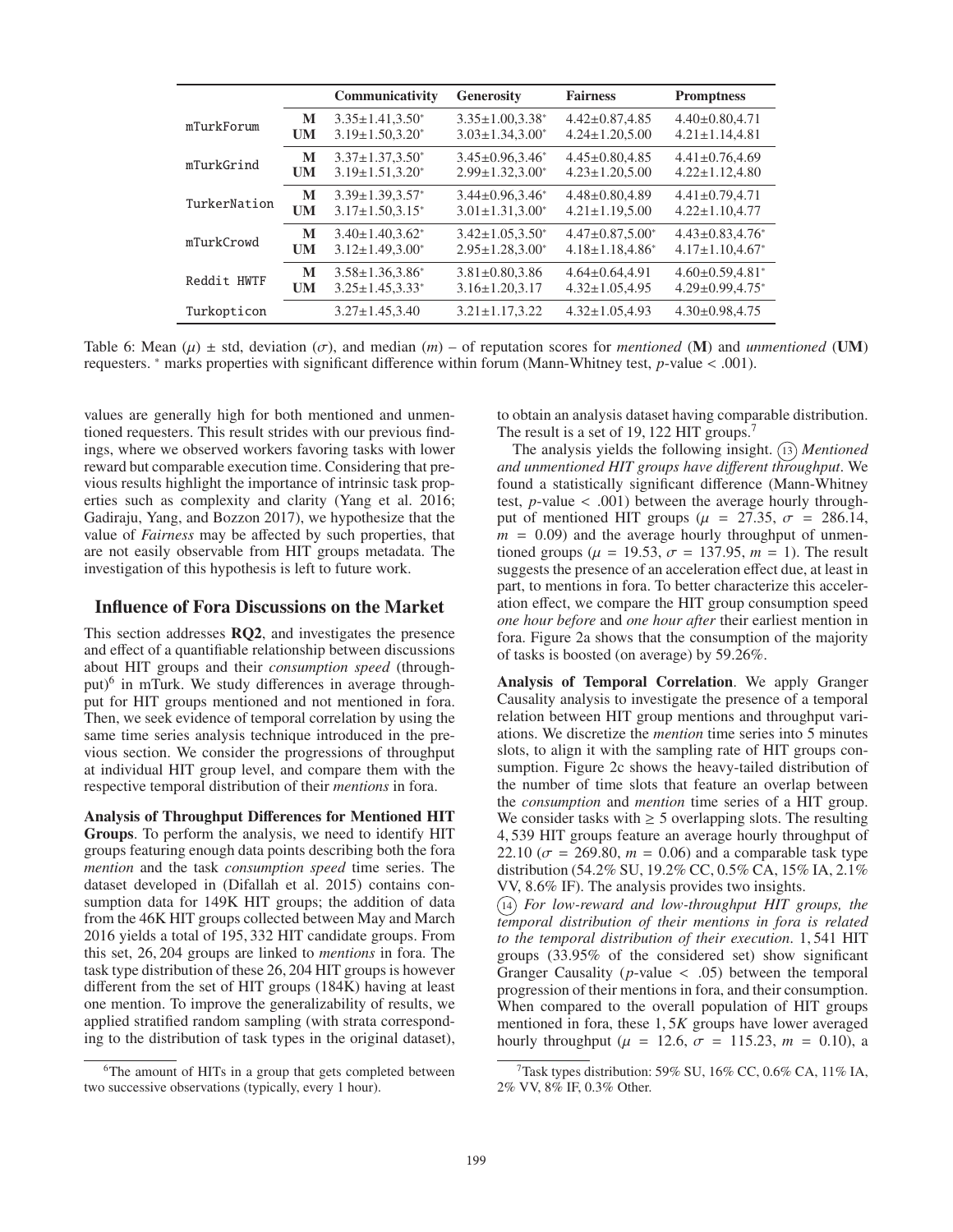

Figure 2: Upper figures are hourly throughput (TP) – 1 hour before and 1 hour after the first mention in fora – of (a) HIT groups and (b) HIT groups with Granger Causality; lower figures are (c) distribution of #overlapping mention slots across HIT groups and (d) distribution of optimal lags in Granger-Causal HIT groups.

slightly different distribution in terms of task types (51.2% SU, 20.7% CC, 0.4% CA, 16.1% IA, 2.4% VV, 8.9% IF), lower reward ( $\mu$  = 44.65,  $\sigma$  = 130.50,  $m$  = 15), higher allotted time ( $\mu = 225.07$ ,  $\sigma = 4591.08$ ,  $m = 45$ ), and comparable group size. <sup>15</sup> *Discussions in fora can have a quick and significant e*ff*ect on the market*. The strongest causality is found when the average lag is set to 30.40 minutes  $(\sigma = 36.62 \text{ minutes})$ . Figure 2d shows the log-log distribution of the optimal lag across HIT groups: the majority of groups achieve higher causality for lags *lower than 15 minutes*. The result shows that crowdworker discussions can have a quick effect on the market. To quantify such effect, we compare the HIT groups consumption *one hour before* and *one hour after* their earliest mention in fora. Figure 2b shows that the consumption of the majority of tasks is boosted, on average, by 3.4 factor (340%) after fora discussions.

#### **Discussion**

This section discusses the insights reported in the previous sections, their implications, and threats to their validity.

RQ1. There is a discrepancy between market demand (in terms of task types) and the mentions of HIT groups in fora. *Survey* tasks are in general the most mentioned, but there are forum-specific preferences for other task types (e.g. IA and VV tasks in mTurkGrind).

Crowdworkers are more likely to discuss HIT groups if there is an opportunity for large amounts of work to be performed, regardless of unfair hourly reward. We argue these results to be a clear indication of the dominant role that the market has on the task selection strategy of communities, where the need for guaranteed income prevails over issues of fair payment – alas an accepted (yet unpleasant) norm. Attitude towards (un)fair payment seems to greatly vary across fora. For instance, tasks mentioned by members of mTurkGrind are up to 38% less rewarding than the tasks preferred by other communities. Using time series analysis techniques, we found significant synchronicity between the temporal evolution of available HIT groups in mTurk, and mentions in fora. Peaks of market demand correspond to peaks in crowdworkers' discussion activity, with an average delay of 4 hours. There are significant differences in terms of prediction strength and average lag across fora and discussion categories. mTurkForum emerges as the forum where activities can be predicted by market variation with a minimum time delay (45 minutes); *Comment* messages (i.e. messages with comments about HIT groups) feature the smaller time lag. In terms of requesters' properties, we found *Communicativity* and *Generosity* to be the only properties commonly valued across fora. Crowdworkers in mTurkCrowd also favour *Fairness* and *Promptness*.

RQ2. We provide a quantification of the effect that activities in fora can have in terms of HIT groups consumption. We measured a statistically significant positive ( $\mu = 42\%$ ) difference in the throughout of HIT groups mentioned in fora, and an average 59.26% increase of throughput in the first hour after the first mention. Time series analysis revealed that, for HIT groups featuring temporal synchronicity with mentions in fora, the average lag is of 30 minutes, and a 340% average throughput increase in the first hour after the first mention in fora. It is worth noting that these HITs are characterized by lower reward and higher allotted time: as such, they may not be appealing to workers in the market at a first sight. By being referenced in fora, the popularity of these HITs greatly increases, as our analysis proves. This also suggests that crowd fora, as a whole, can count on more resources to scout and select HITs worth completing.

Implications of the Results. We provide quantitative evidence of the impact that crowdworkers community operat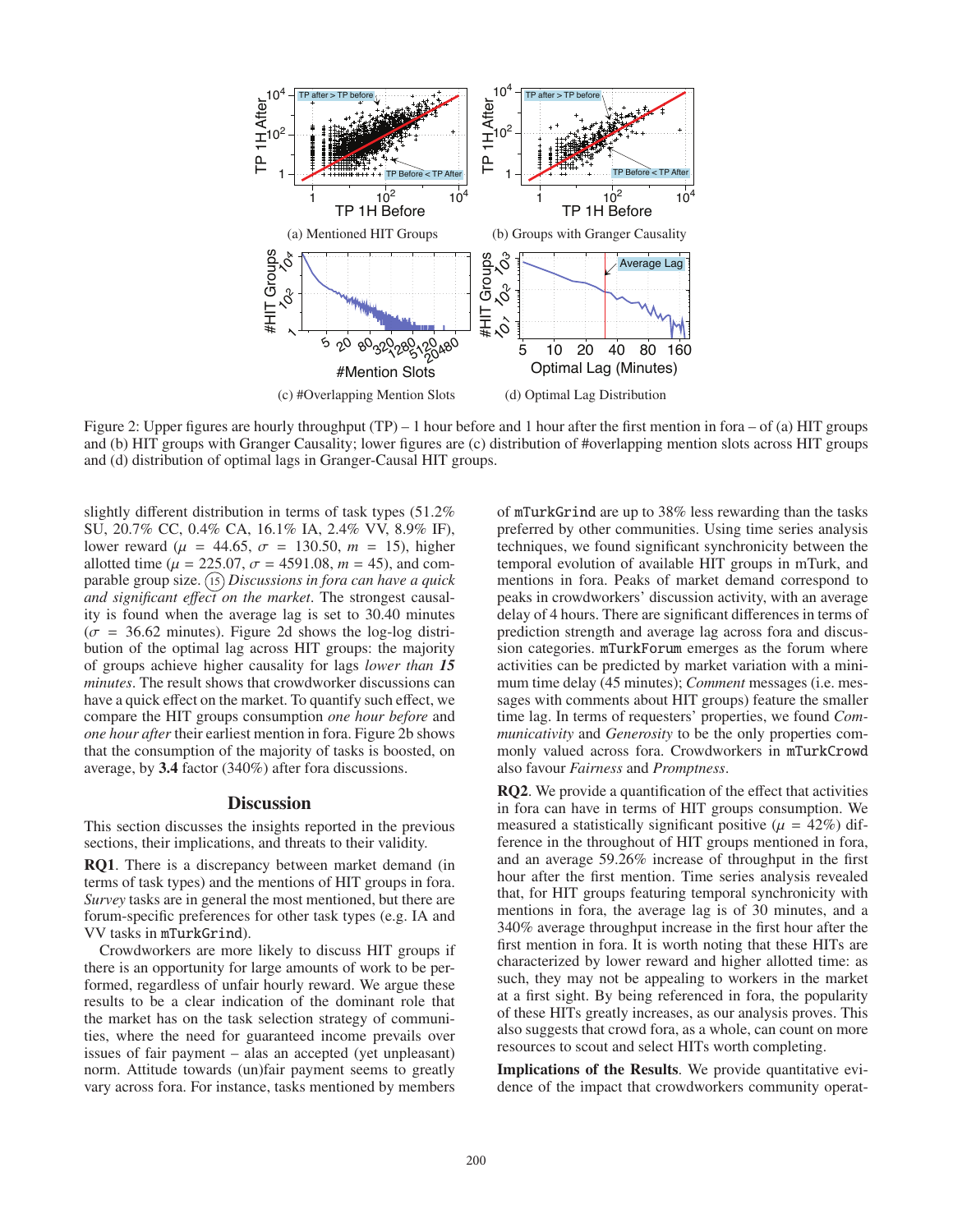ing in fora can have on the performance of tasks (and requesters) in microwork markets. We hope that such awareness could help a shift toward more transparent, possibly self-governed, marketplaces (Gaikwad et al. 2015), where the rights and duties of all involved stakeholders are explicit and accounted for. In this respect, microwork markets should consider the possibility of embedding social interaction capabilities in their platform, to support workers and requesters interaction, but also to engage worker fora with suggestions for HIT groups needing attention and to highlight requesters with worker preferences in terms of requester properties and task types. Our findings are also of importance for researchers and practitioners in the field addressing issues such as task assignment and optimization techniques for microwork campaigns: although task-related factors such as batch size and rewards are dominant for crowdworkers, there is evidence that confounding factor (e.g. task complexity and task clarity) can have an effect on the performance of microwork campaigns in terms of execution speed and workers composition; this work provides an additional evidence, by highlighting the impact that worker communities might provide.

Threats to Validity. Members of the selected fora might not be representative of the wider population of mTurk crowdworkers. This risk is mitigated by the popularity of fora among crowdworkers. Previous work shows that a relevant amount of workers (up to 60% in sampled population) are active in at least one fora (Yin et al. 2016). However, we consider three additional biases due to: 1) the omission from the study of other mTurk fora; $8$  2) the homogeneity of crowdworkers' country of origin; $9$  and 3) the overrepresentation of crowdworkers sharing specific social and economic needs (e.g. the need for a guaranteed income). While we can't exclude the presence of these biases, we must acknowledge the importance of the investigated communities, as they represent a considerable share of the mTurk workforce.

The task and requester linkage procedure also represents a validity threat. To maximize precision, we only rely on explicit links in messages, thus failing to consider indirect references (e.g. members referring to requesters only by name). During the training set annotation activity more than 13K messages were analyzed, but only a minority of messages (approximately 5%) referring to HIT groups or requesters did not include a link. We therefore believe this limitation to have a negligible impact on the validity of our results.

Finally, in the study of RQ2, we believe the percentage of matching HIT groups, and the percentage of Granger-causal groups, to be explained by crawling problems in the 2.6M HIT groups dataset studied in (Difallah et al. 2015), and by the relatively low crawling frequency (5 minutes). We acknowledge such limitation, but we believe that it does not affect the importance of the results herein presented, but leaves space for future work.

# **Conclusion**

Crowdworker fora are a relevant part of the microwork ecosystem. In this work, we hypothesized that the activities in mTurk fora can influence – and can be influenced by – properties of the mTurk market and its actors. Based on a rich dataset linking 3.1M messages in online fora with mTurk 2.6M HITs groups, we found quantitative evidence of relevant relationships in both directions. Our findings are meaningful for a variety of aspect related to microtask crowdwork, e.g. the design of tasks, incentive and task allocation schemes, and novel microwork systems.

Future research might address intrinsic properties of HITs (e.g. clarity and complexity (Yang et al. 2016)) to provide a deeper understanding of the factors that drive task selection in fora. Similarly, the properties of both requesters (e.g. role in the market, type of submitted HITs) and crowdworkers (e.g. reputation) could be studied to better characterize their role in both fora and markets. Further research could also compare the properties of crowdworkers communities with other online communities that use the Web as a medium for collaboration (e.g. software engineering).

# Acknowledgments

We would like to thank the crowdworkers who participate in fora discussions that facilitate our study. This work was carried out on the Dutch national e-infrastructure with the support of SURF Cooperative. J.Y. was supported by the European Research Council (ERC) under the European Unions Horizon 2020 research and innovation programme (grant agreement 683253/GraphInt).

## References

Arnold, A.; Liu, Y.; and Abe, N. 2007. Temporal causal modeling with graphical granger methods. In *Proceedings of the 13th ACM SIGKDD International Conference on Knowledge Discovery and Data Mining*, 66–75. ACM.

Bollen, J.; Mao, H.; and Zeng, X. 2011. Twitter mood predicts the stock market. *Journal of Computational Science*  $2(1):1 - 8.$ 

Box, G. E.; Jenkins, G. M.; Reinsel, G. C.; and Ljung, G. M. 2015. *Time series analysis: forecasting and control*. John Wiley & Sons.

Bozzon, A.; Brambilla, M.; Ceri, S.; Silvestri, M.; and Vesci, G. 2013. Choosing the right crowd: expert finding in social networks. In *Proceedings of the 16th International Conference on Extending Database Technology*, 637–648. ACM.

Difallah, D. E.; Catasta, M.; Demartini, G.; and Cudré-Mauroux, P. 2014. Scaling-up the crowd: Micro-task pricing schemes for worker retention and latency improvement. In *Second AAAI Conference on Human Computation and Crowdsourcing*.

Difallah, D. E.; Catasta, M.; Demartini, G.; Ipeirotis, P. G.; and Cudré-Mauroux, P. 2015. The dynamics of micro-task crowdsourcing: The case of amazon mturk. In *Proceedings of the 24th International Conference on World Wide Web*, 238–247. International World Wide Web Conferences Steering Committee.

<sup>8</sup>Authors are aware of less popular fora (e.g. "CloudMeBaby"), but decided to scope the analysis to the most popular ones.

<sup>&</sup>lt;sup>9</sup>Crowdworkers in fora are mainly from US (Martin et al. 2014).